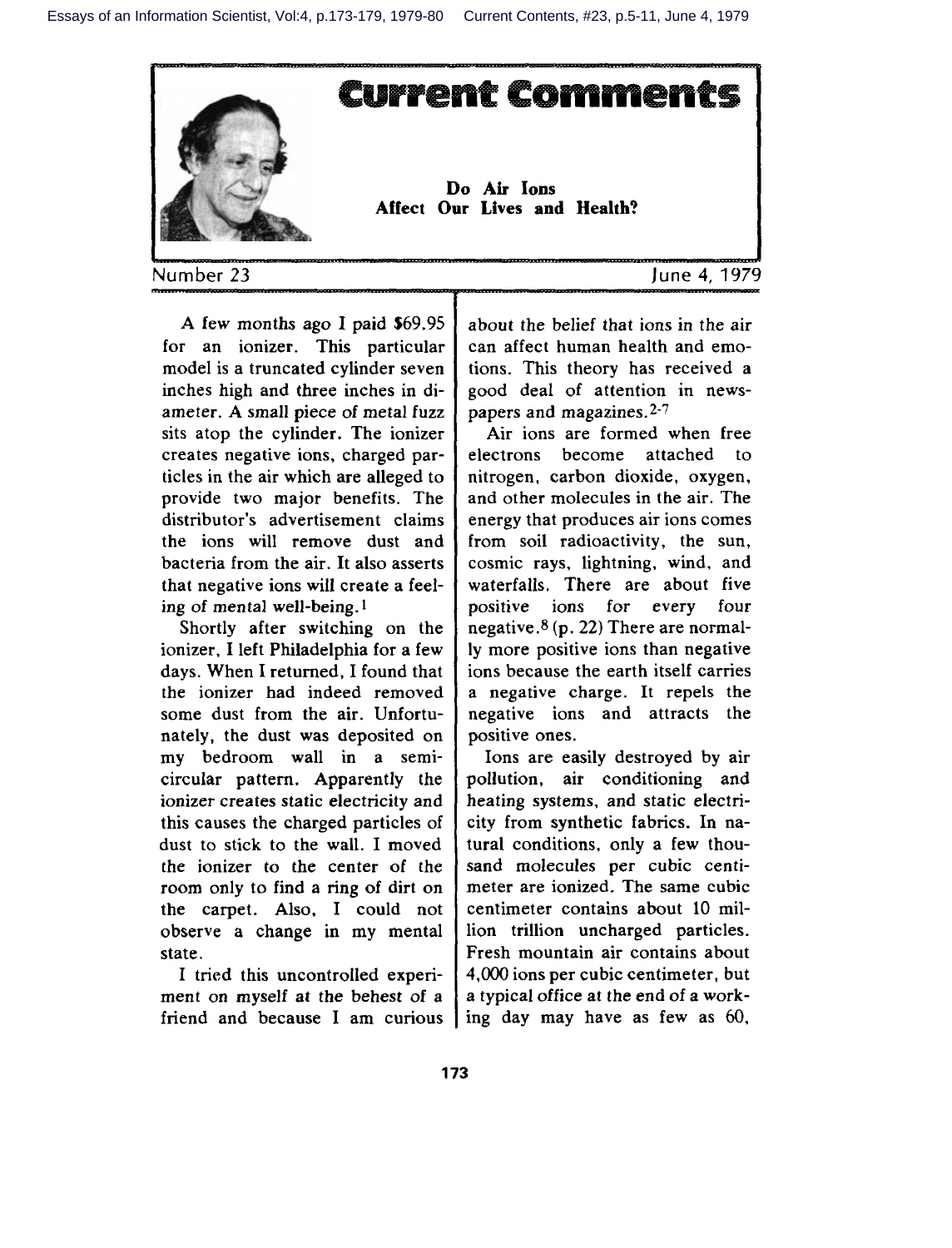according to Albert P. Krueger, biometeorologist and professor emeritusat the Universityof California at Berkeley.<sup>9</sup>

The research that has been done up to now suggests that a "natural" ion balance or an excess of negative ions is beneficial to humans, and that air with too many positive ions, or no ions at all, is harmful. $8.9$ 

Interest in the biological effects of air ions is not new. As early as 1780, Abbe Bertholon of France reported changes in patients' health induced by the electrical state of the air. Long before that time, however, psychological effects were attributed to the hot, dry winds that blow during certain seasons in certain parts of the world. In the fifth century BC, Hippocrates said many people seemed sensitive to changes in the weather. He observed in particular that "northern winds occasion disorder and sickness. " Other winds, such as the *sharav* of Israel, the *foehn* of Germany, the *mistral* of France, and the Santa Ana of California, have been blamed for causing difficulties in breathing, headaches, nervousness, depression, listlessness, diminished sex drive, stomach problems, and other maladies.

P. Czermak suggested in 1901 that air ions might cause these effects.<sup>9</sup> Thirty years passed before scientists began to follow up Czermak's suggestion that air ions influence human biology. According to Albert P. Krueger, Russian scientist A. L. Tchijewsky and colleagues reported in 1933 that high negative air ion concentration inhibits the growth of some common bacteria. Their studies remained little known in the US and Europe for about 20 years because of the language barrier.

But since then these findings have received wide support. $5.8$ Krueger says that micro-organisms seem to be the only form of life harmed by high negative ion concentrations. Nobody knows why. $9$ 

Krueger began his own air ion research 22 years ago by examining the effects of ionization on barley, oat, lettuce, and pea plants. He reported that plants grew faster in pure air filled with ions of either charge. 10

Krueger and associates reported that silkworms, too, respond favorably to ions of either charge. Silkworm eggs and larvae grew larger and faster in ionized air. 11 Krueger says ions appear to accelerate the production of the growth and moulting hormone and increase the production of cytochromes and other iron-containing enzymes.

To test the effects of air ions on higher animals, Krueger placed several hundred mice in three different environments for a few days. The mice were exposed to air with a high positive ion concentration, air with a high negative ion level, and "normal" air. Krueger then infected the mice with pathogenic fungi, bacteria, or an influenza virus. He reported that 35% of the mice that had been exposed to "normal" air and 59% of the mice that had been put in the positive-ionized air died of infection. But only 19% of the mice that had been placed in the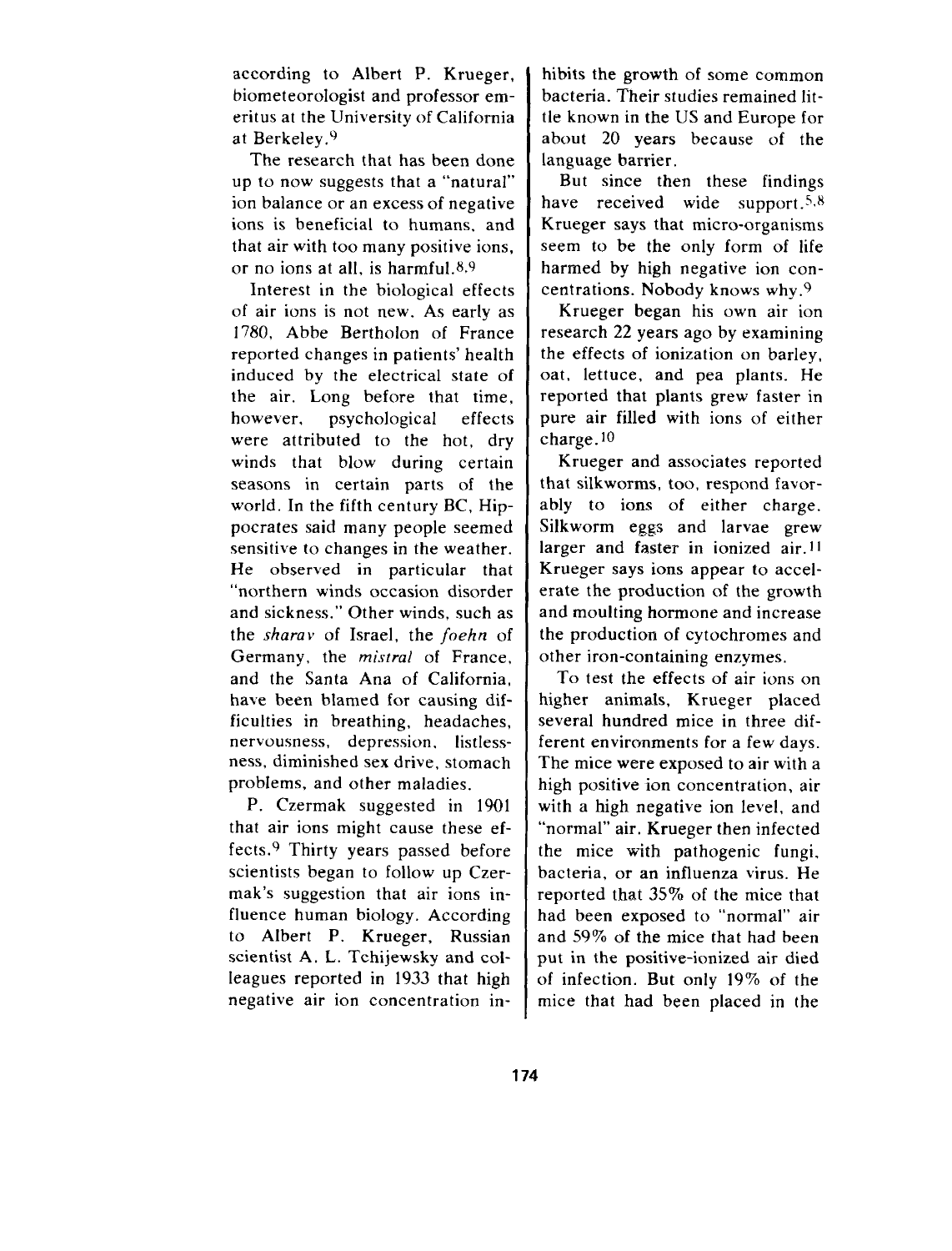negative ion environment died. Krueger attributed these results to the action of ions on the mice's tracheas. Negative ions improve the trachea's filtering function and positive ions impair it, he coneluded.g

Ions also appear to influence levels of a neurohormone called serotonin. Serotonin, discovered in 1950, is found in the brain, blood, and intestinal and connective tissues. It occurs in the venom of wasps and toads. The hormone, which is a potent constrictor of blood vessels, may contribute to the pain of burns. Furthermore, it plays a role in the transmission of chemical signals in the brain. Serotonin thus may exercise an influence on human and animal moods.

Experiments performed by Krueger and co-workers show that air ions affect blood levels of serotonin. Positive ions seem to raise the levels and negative ions seem to lower them. Krueger injected serotonin into rats and found that the effects paralleled those of an "overdose" of positive ions.<sup>12</sup> In 1973, Jean-Michel Olivereau of Pierre and Marie Curie University in Paris showed that ions change blood serotonin levels in rats which in turn affects their psychomotor performance, adaptation to stress, and eating habits. Olivereau also found that negative ions appear to calm rats placed in stressful situations. 13

The most intriguing line of air ion research concerns the effects of ionization on people. By 1963, N.

Robinson and F. S. Dimfeld of the Israel Institute of Technology had reported that the sharav of Israel indeed brought a large dose of positive ions with it, as Czermak predicted in 1901. They said that the wind-related symptoms began to show themselves at about the time the ion balance changed. 14

Felix Gad Sulman of Hebrew<br>niversity's Hadassah Medical University's Center measured the effects of the *sharav* on people who complained of ill effects. He found that a large percentage of them had elevated blood serotonin levels. He also reported that he softened the  $\frac{1}{10}$  sharav effects with negative ions and drugs, like the tranquilizer reserpine. Sulman estimates that 20 to 30% of the population is "weather sensitive;" that is, most likely to feel the effects of the *sharav.* 15,16

The possible role of serotonin in bums raises the possibility of using ions to treat them. Before his death in 1973, Igho Komblueh and associates of the University of Pennsylvania published results of experiments in which they used negative ions to treat burns. They reported that most patients, whose bums ranged from severe to mild, felt less pain within 10 to 15 minutes after "aeroionotherapy" began. Few patients needed painkillers, Kornblueh said. He attributed the improvement to reduced blood serotonin levels.<sup>17</sup> (Kornblueh also reported that ionization altered human electroencephalograms.<sup>18</sup>)

Some of the most recent work on the effect on humans of air ions concerns their effects on psycho-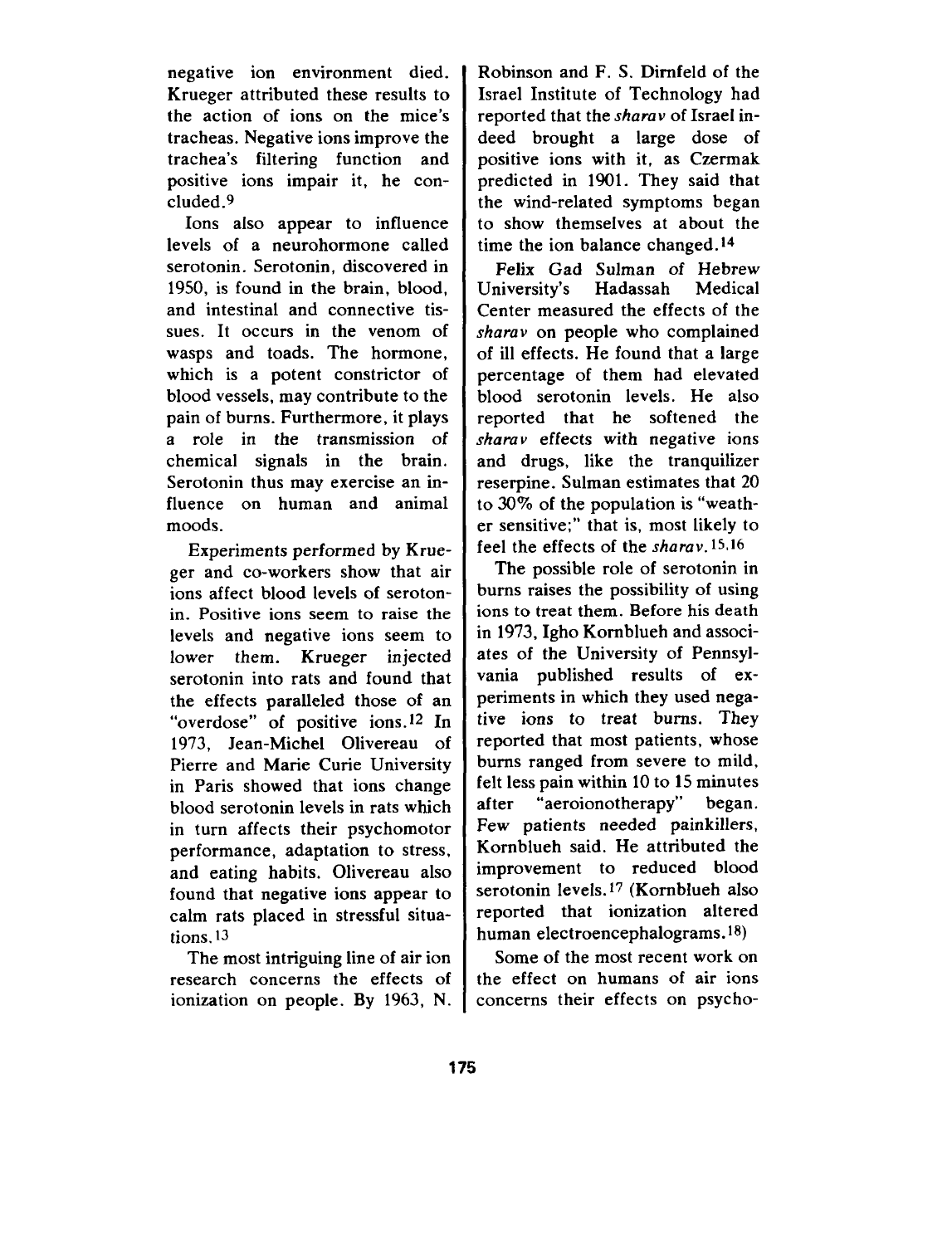motor performance. L. H. Hawkins and T. Barker of the University of Surrey in England put 45 people in positive-ionized, negative-ionized, or "normal" atmospheres. The subjects weren't told what kind of air they were breathing, and they didn't know what the experiments were for, Hawkins and Barker measured their reaction times to light and sound stimuli. They also had the subjects perform some simple tasks to test their manual abilities. Hawkins and Barker reported that subjects performed best in the presence of negative ions. But their performances in the positiveionized air were the same as those in normal air. 19 Other researchers have suggested that air ions influence human psychomotor performance.<sup>20</sup>

One criticism of the ion hypothesis is that the biological effects observed may really be caused by the electrical field generated by the ionizer. This in itself would be a remarkable discovery. Some researchers have suggested that such effects do occur.  $21-26$ 

Krueger and his associates recently tried to separate the effects of ions from the possible effects of electrical fields. They grew barley in three different environments. The first had an electrical field, but no air ions. The second had a negative ion imbalance and an electrical field of the same strength as the one in the first environment. The control environment had no ions and no field. The researchers reported that only the seedlings in the environment with both ions and field showed improved growth. This, they say, suggests that ion effects are not connected to other possible electrical effects.<sup>27</sup>

Despite the evidence gathered so far, many scientists remain skeptical about the biological effects of ionization, especially on humans. Krueger lists three major reasons for this. First, he says, some experiments were poorly designed and controlled. $9$ 

Second, many people have trouble believing that so few ions in the air can significantly influence biology. But Krueger points to precedents in nature for the observable effects of very small stimuli. He provides two interesting examples: 1) Male silkworms react to fewer than 200 molecules of female silkworm sex attractant per cubic centimeter.  $28 \quad 2)$  When a single quantum of the proper frequency reaches the human retina, a person can perceive a flash of light.<sup>29</sup>

The third and perhaps most important reason people are skeptical is that the ionizer merchants of the 1950s gave ionization a bad name. Unscrupulous salesmen claimed their machines would cure any ailment you cared to name, up to and including heart disease and cancer. Some machines produced ozone, a gas dangerous to humans.  $2,7,8,9$ 

The American ionizer market was badly damaged when the US Food and Drug Administration set standards for ozone emission and forbade advertisers to make medical claims. Ionizer advertisers are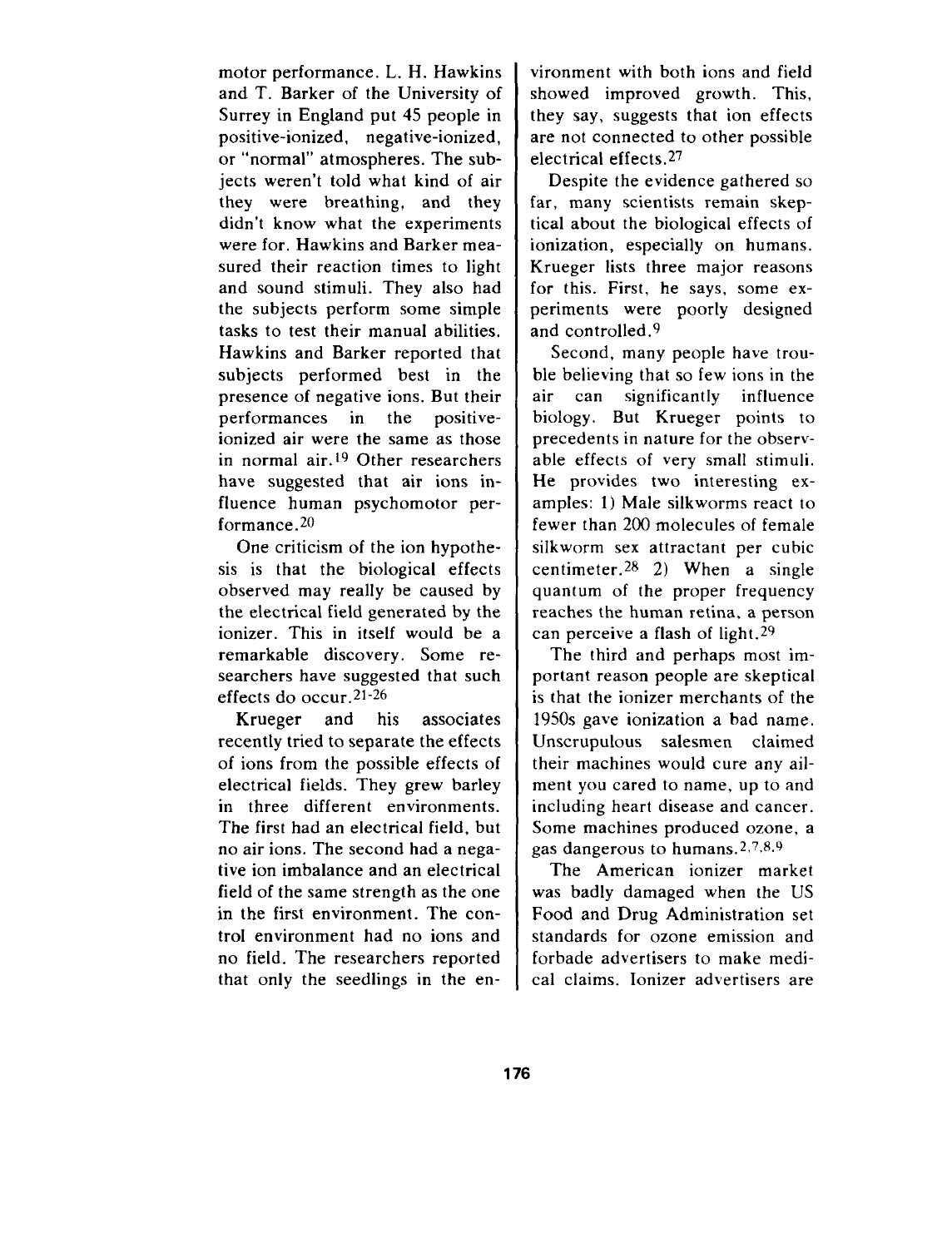now permitted to say only that the devices clean the air.7,8 Since the 1950s, ionization's bad reputation has cast a cloud over the research of serious scientists.

Scientific research on the biological effects of air ions seems to be recovering. Though the area remains controversial, Krueger and co-author Eddie James Reed published a review article on the subject in *Science .30* Many questions remain unanswered, however. Among them: Why do some people seem to be highly sensitive to ions? To what extent, if any, do ions affect people who are not *"sharav*sensitive"? Do the effects of ionization depend on the positive-negative ratio as well as the dosage? Do ions affect body chemicals other than serotonin?

Two scientific groups have been formed to promote studies of the interaction between the atmosphere and biology. One group is interested in the effects of weather, pollution, and other factors, including air ions, on all biological processes. The International Society for Biometeorology, Hofbroucken 54, Oegstgeest (Leiden), The Netherlands, was formed in 1956. It publishes the quarterly *International Journal of Biometeorology,* in which a good deal of air ion research has appeared. The journal is covered in *Current Con* $tents^{\circledast}$  /Agriculture, Biology & En*vironmental Sciences* and the  $Science$  *Citation Index<sup>®</sup>* .

The American Institute of Medical Climatology, 1023 Welsh Road, Philadelphia, PA 19115, was founded in 1958. It was formed to study the effects of climate and weather on humans. The group acts as an advisor on questions pertaining to ionization and related topics. In 1961 it sponsored an International Conference on Ionization of the Air, which was held at the Franklin Institute in Philadelphia.<sup>31</sup>

The American ionizer industry seems to be recovering from the debacle of the 1950s, too. Several people in the ionizer business estimate that there are about 20 manufacturers and retailers in the US today. There are also ionizer manufacturers and retailers in Switzerland, Israel, England, Hungary, and the Federal Republic of Germany. One Los Angeles ionizer manufacturer estimates that last year 50,000 to 75,000 ionizers were sold in the US. Prices range from \$70, for desk or automobile dashboard units, to over \$2,000 for units to ionize the air in an entire building.

Some ionizer salesmen predict that ionization will become a multibillion dollar industry within the next decade. They believe they are in the same position today as the air conditioning industry was in the 1950s.

Though he refuses to endorse any particular model, Krueger uses ionizers.z "When [air] pollution is reduced," he wrote in New *Scientist,* "air ionization may return to its normal level; until that felicitous day arrives, air ion generators can be used to establish natural condi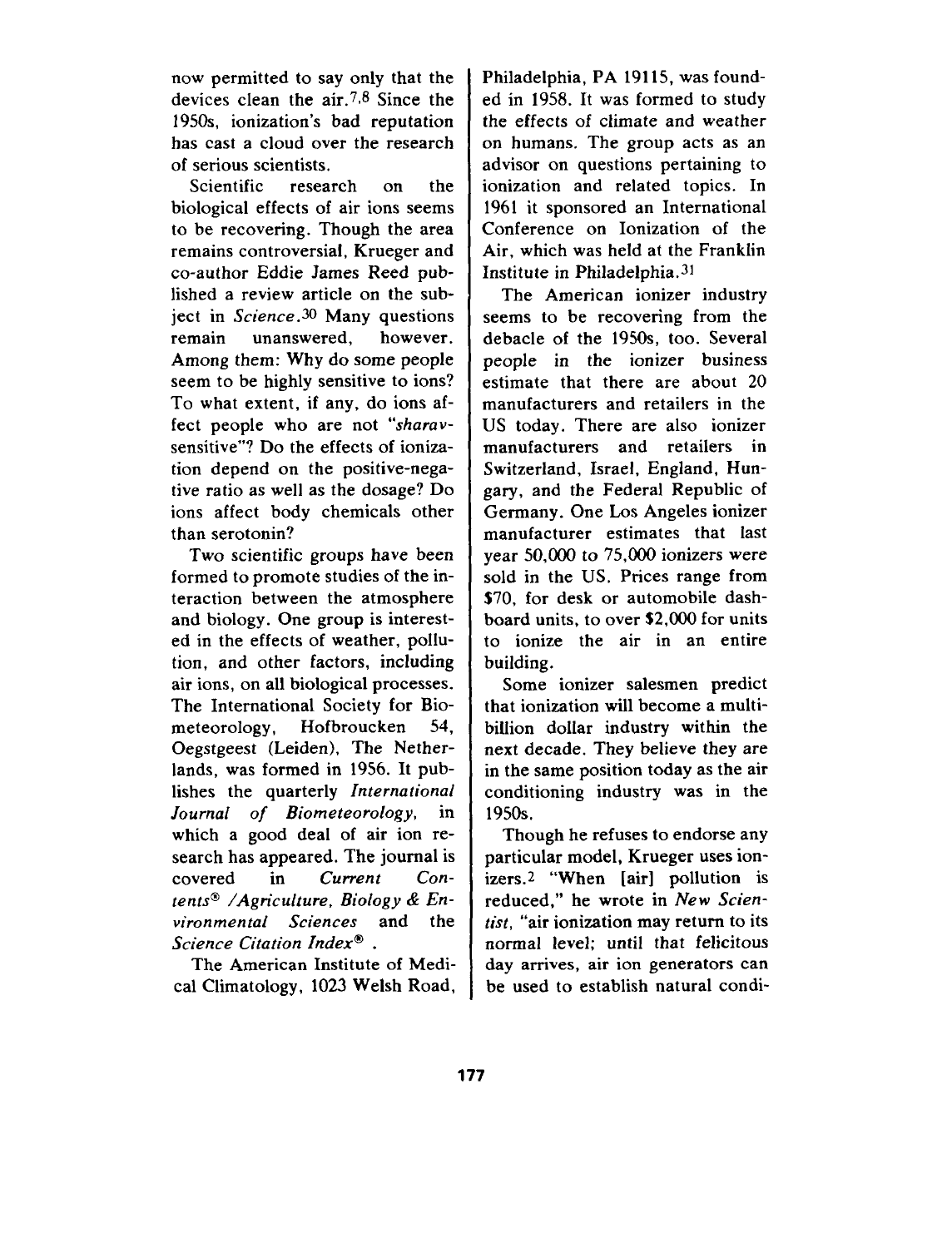tions in living and working quarters."32

Not everyone is sold on the value of ionizers. Dr. Joseph B. Davis of the FDA Bureau of Medical Devices says he has heard a few complaints from people who bought ionizers and said they didn't produce any effects. He believes that the ionizers sold today are worthless.7 "People will buy anything," he said in a telephone interview. "I sometimes think I could sell horse manure" for therapeutic purposes. Still, he does approve of further scientific research on air ionization.

The FDA has never tested or conducted clinical studies to determine whether the claims made for ionizers are true, Davis said. But the FDA has found "a number of

ionizers that emit harmful levels of ozone," he added. To the best of our knowledge and Davis', no reputable independent group, such as the Consumers Union, has performed such tests either.

Expanded scientific research on the biological effects of air ions would seem to be justified if people do in fact buy as many ionizers as their manufacturers forecast. We should not only find out whether the machines actually work for a significant part of the population, but we should also be very sure they don't produce unexpected side effects. When we are trying to conserve energy we shouldn't be turning on millions of ionizers unless there is a proven justification for them.

**0,979 ,s0**

## REFERENCES

- 1. JS&A National Sales Group. Miracle fuzz (advertisemer *US News & World Repot-t 85(22):3, 4* December 1978.
- 2. **Petit C.** Getting a charge out of life with negative ions. *San Fmncisco Chronicle 24* September 1976, p. 17.
- 3. Stracham D. The consciousness cafeteria *Cra wdaddy (4):36-40,* December 1978.
- 4. **Sifcock B. Why** a shower beats a bath. *Sunday Times* (London) 4 June 1978, p. 12.
- 5. Air sterilization with negative ions. *Medical World News 19(24):8, 27* November 1978.
- 6. Biological effects of ions (again). *Science News* 114:247, 1978.
- 7. **Blum W.** Tales of the little black box. *(San Francisco Sunday Examiner & Chronicle) This World 7* January 1979, p. 4-6.
- 8. **Soyka F & Edrnonds A.** *The ion effect: How air electricity rules your life and health. New* York: E. P. Dutton & Co., Inc., 1977. 181 p.
- 9. **Krueger A P & Sfgel S.** Ions in the air. *Human Nature 1(7):46-52,* July 1978.
- 10. **Kotaka S & Krueger A P.** Studies on air ion-induced growth increase in higher plants. *Advancing Frontiers of Plant Science 20:115-208,* 1967.
- 11. **Krueger A P, Kotdca S, Kogure Y, Takenobou M & Ardriese** P C. Air ion effects on the growth of the silkworm *(Bombyx mari. L.). Int. J. Biometeor. 10:29-38, 1966.*